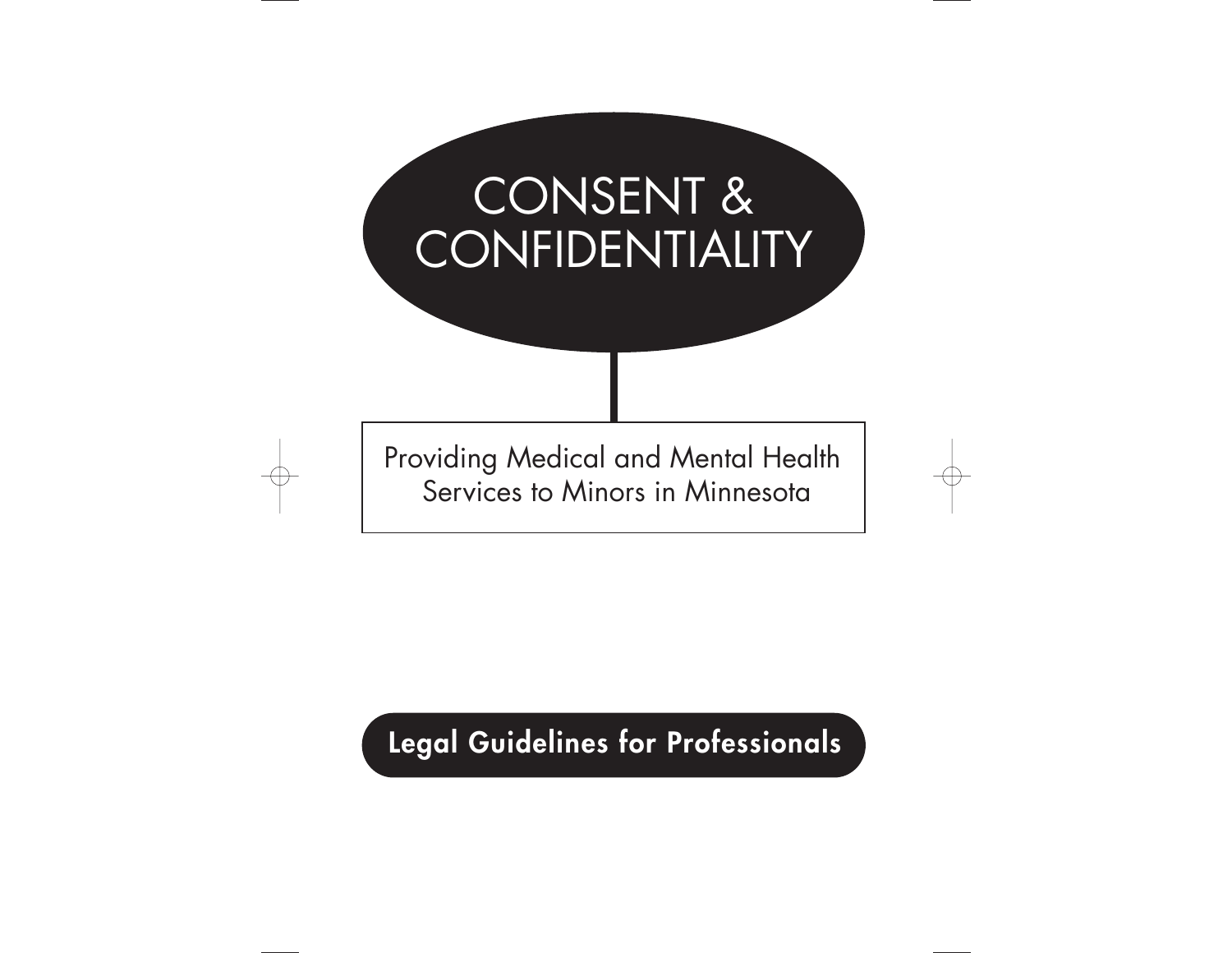# CONSENT & CONFIDENTIALITY

### Providing Medical and Mental Health Care Services to Minors in Minnesota

### **Legal Guidelines for Professionals**

*Prepared by:*

**Maggie Dexheimer Pharris PhD, RN, MPH** Nursing Department, College of St. Catherine Emergency Department, Hennepin County Medical Center

> **Karen Shannon MSW**Minneapolis Public Schools

### **JoAnn Johnson MD, MPH**

Teenage Medical Service Children's Hospitals and Clinics

*Published by:*

**Hennepin County Medical Center** Public Relations Department Minneapolis, Minnesota

> October 1996, August 1998 Revised April 2002

*Persons who have used this booklet previously should note that there are three significant changes in the 2002 version; specifically in mental health admissions (pp. 8-9), the criminal sexual conduct statute (p. 14), and institutional abuse (pp. 15-16).*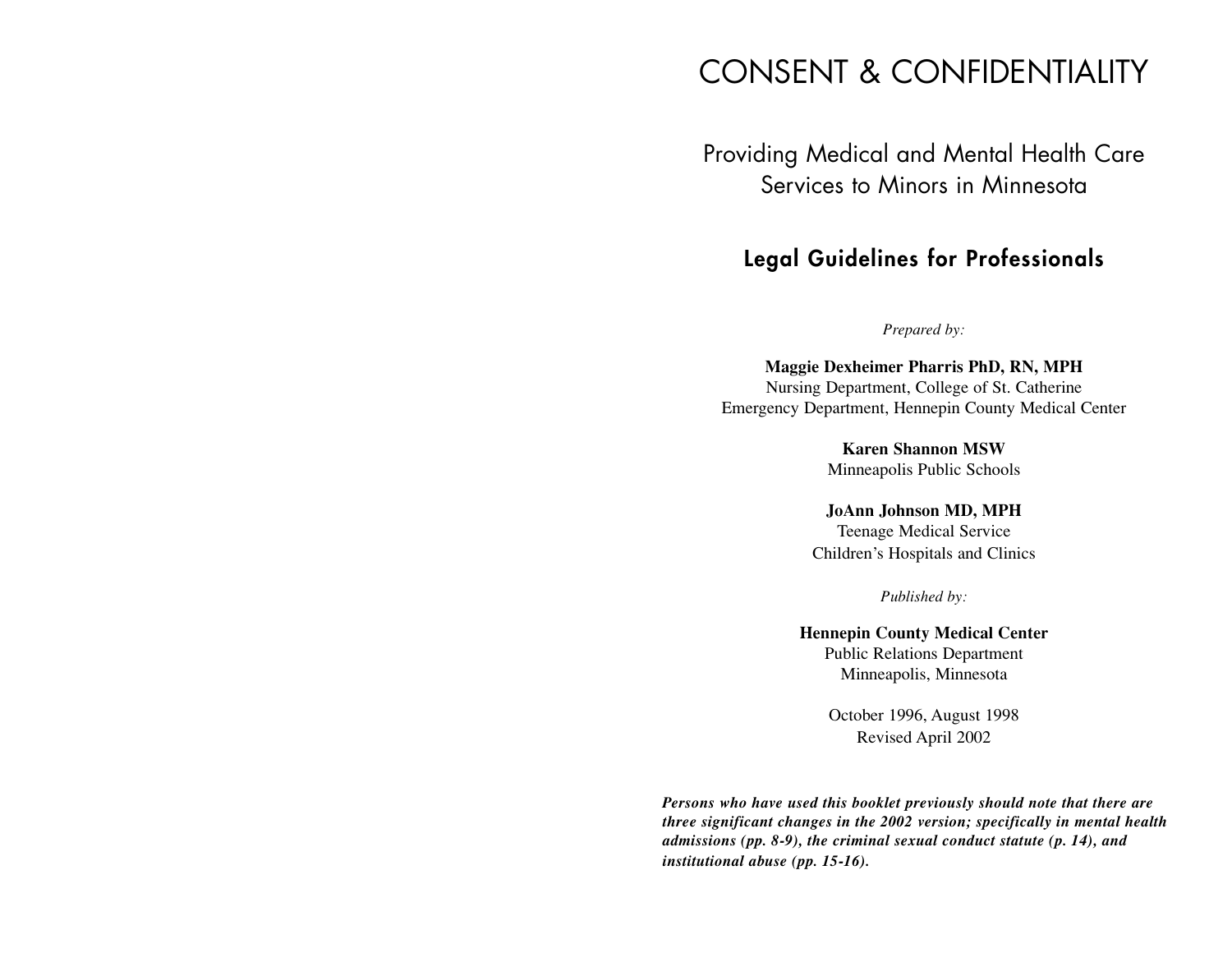Thanks to the following people who provided significant assistance in preparing the original document: Marjorie Ankel, Dana Barr, Arletha Blanks, Gail Chang Bohr, Rhonda Simpson Brown, Jayne Curry, Gary Debele, Abigail English, David Fisher, Ellie Griffith, Shari Grote, Cheryl Gustafson, Adele Hoffman, Margie Hogan, Jill Kempthorne, Abby Kirshner, Barbara Klatt, Liz Myhre, Chuck Oberg, Ann Russell, Renee Sieving, Gary Sigman, Kathy Simmelink, Kristen Teipel, Wright Walling, and Jay Wilkinson.

Thanks to the following people who provided significant assistance in revising the document: Kathie Amble, Millie Casperson, Nancy Mayer Gosz, Kathy Knight, Ann Russell, and Jann Wesley.

Thanks to Julia Joseph-DiCaprio and Martha Driscoll of Hennepin County Medical Center Department of Pediatrics and Adolescent Health for their assistance in the distribution of this booklet.

The original design and formatting of this document was done by Elizabeth M. Saewyc with support by Project #MCJ-279185 from the Maternal and Child Health Bureau (Title V, Social Security Act) Health Resources and Service Administration, Department of Health and Human Services.

Copyright 1996, 1998, and 2002. Department of Pediatrics, Hennepin County Medical Center on behalf of the Hennepin County Board of Commissioners: Gail DorfmanRandy Johnson Peter McLauglin Mike Opat Penny Steele Mark Stenglein Mary Tambornino

# **Contents**

| Introduction                                                                                    | 1                                     |
|-------------------------------------------------------------------------------------------------|---------------------------------------|
| Definition of Terms and Concepts<br>Key Sources of Legal Authority<br><b>Key Legal Concepts</b> | $\frac{2}{3}$                         |
| <b>Exceptions to Parental Consent</b><br><b>Status of Minor</b><br>Category of Care             | $\overline{4}$<br>$\overline{4}$<br>6 |
| Confidentiality<br><b>Parental Notification</b>                                                 | 9<br>10                               |
| <b>Financial Responsibility</b>                                                                 | 10                                    |
| Minor Consent Algorithm                                                                         | 11                                    |
| <b>Sexual Abuse and Sexual Assault</b>                                                          | 12                                    |
| Sexual Abuse/Sexual Assault Reporting Algorithm                                                 | 16                                    |
| References                                                                                      | 17                                    |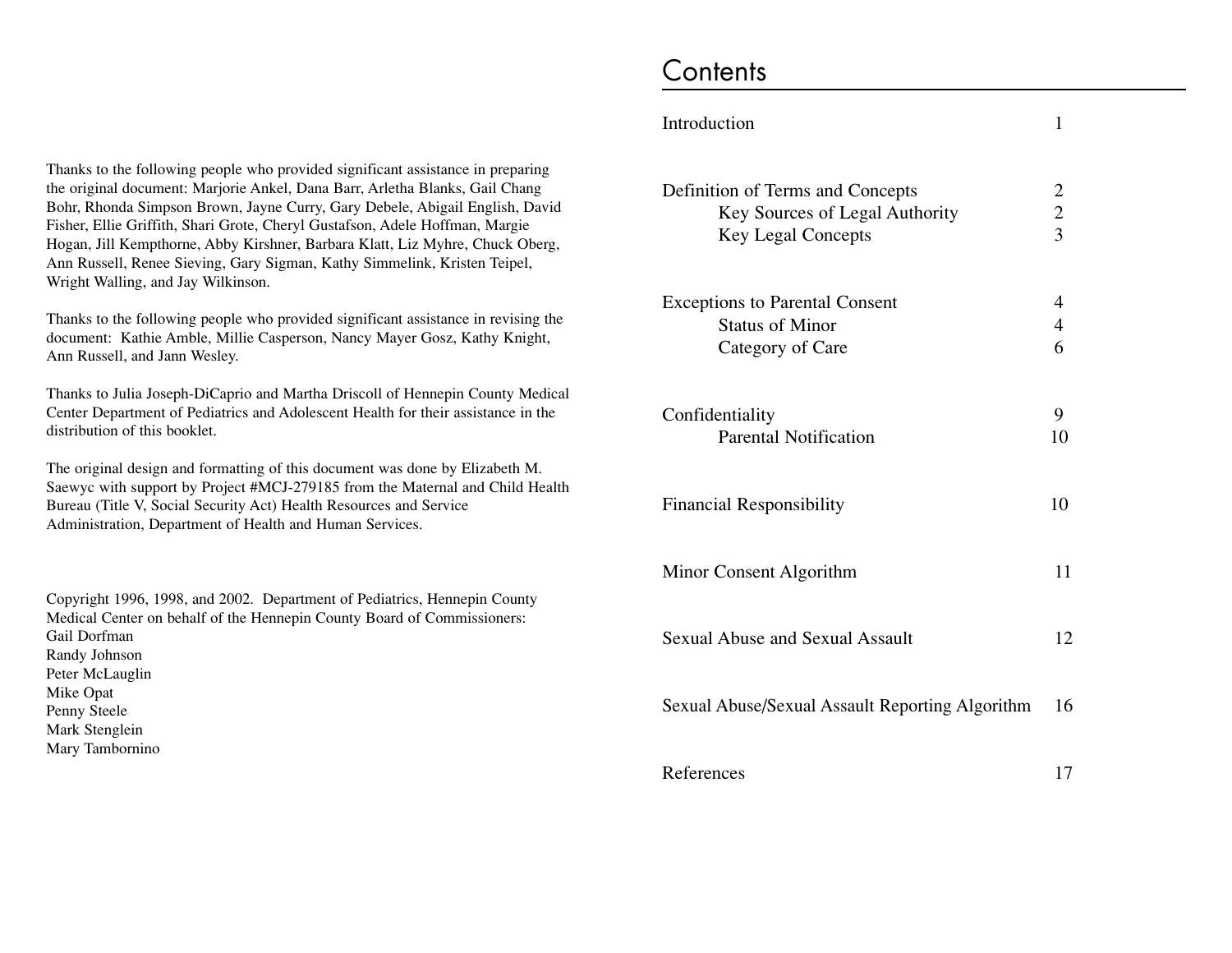### Introduction

This document was developed to provide a brief review of the laws that guide the provision of health care to minors in the state of Minnesota. It is intended to:

- encourage providers to become knowledgeable about the legal parameters of minor consent,
- discuss the legal parameters of confidentiality as they pertain to the care of minors, and
- differentiate between the mandated reporting of sexual abuse and the voluntary reporting of sexual assault.

Facilitating collaborative decision-making between a minor and her or his parent regarding health care should be the goal of practitioners. This goal, though often achieved without difficulty, may at times be problematic. Given the brevity of this document, it is impossible to elaborate on all aspects of decision-making or to propose categorical answers for each clinical dilemma faced by health care providers. However, this document does outline the legal aspects of a framework within which responsible decisions can be made. Practitioners should also be guided by an assessment of 1) the adolescent's cognitive, physical, social, and emotional development, and 2) the extent to which the adolescent needs and has access to supportive adults who will assist in making important decisions. Ultimately, it is this assessment along with the ethical principles of our various professions as well as an understanding of basic legal principles that guide our provision of care to minors.

This document is not intended as legal advice or consultation in regard to providing health care to minors. Specific questions regarding interpretation or application of these guidelines should be referred to an attorney. Lastly, since law is an expression of public policy, it changes and evolves over time. This document is current at the time of publication. Information about statutes may be obtained from the Minnesota Attorney General's office at (651) 296-6196. Text of Minnesota Statutes and the most recent session changes can be accessed on the Internet through: **http://www.leg.state.mn.us/leg/statutes.htm**.

We hope this document will enhance understanding of basic legal concepts regarding minor consent and confidentiality. This understanding, along with knowledge of adolescent development, family systems, and professional ethical principles, is intended to assist practitioners in keeping the best interest of their patients as their primary motivation in decisions related to the provision of care.

### Key Sources of Legal Authority

**What are the types of law that govern the provision of health care to minorpatients?**

#### **Statutes:**

Law as determined and written by a legislative body, such as Congress or the Minnesota State Legislature.

### **Court Decisions:**

Law as determined by a court. This law is based on judicial decisions, i.e., how a court has ruled in previous similar situations. Generally, this law prevails if there is no applicable statute.

### **Regulations:**

An implemental interpretation of a statute having the force of law which is issued by an executive body. (Example: regulations issued by the Minnesota Department of Health or by the U.S. Department of Health and Human Services.)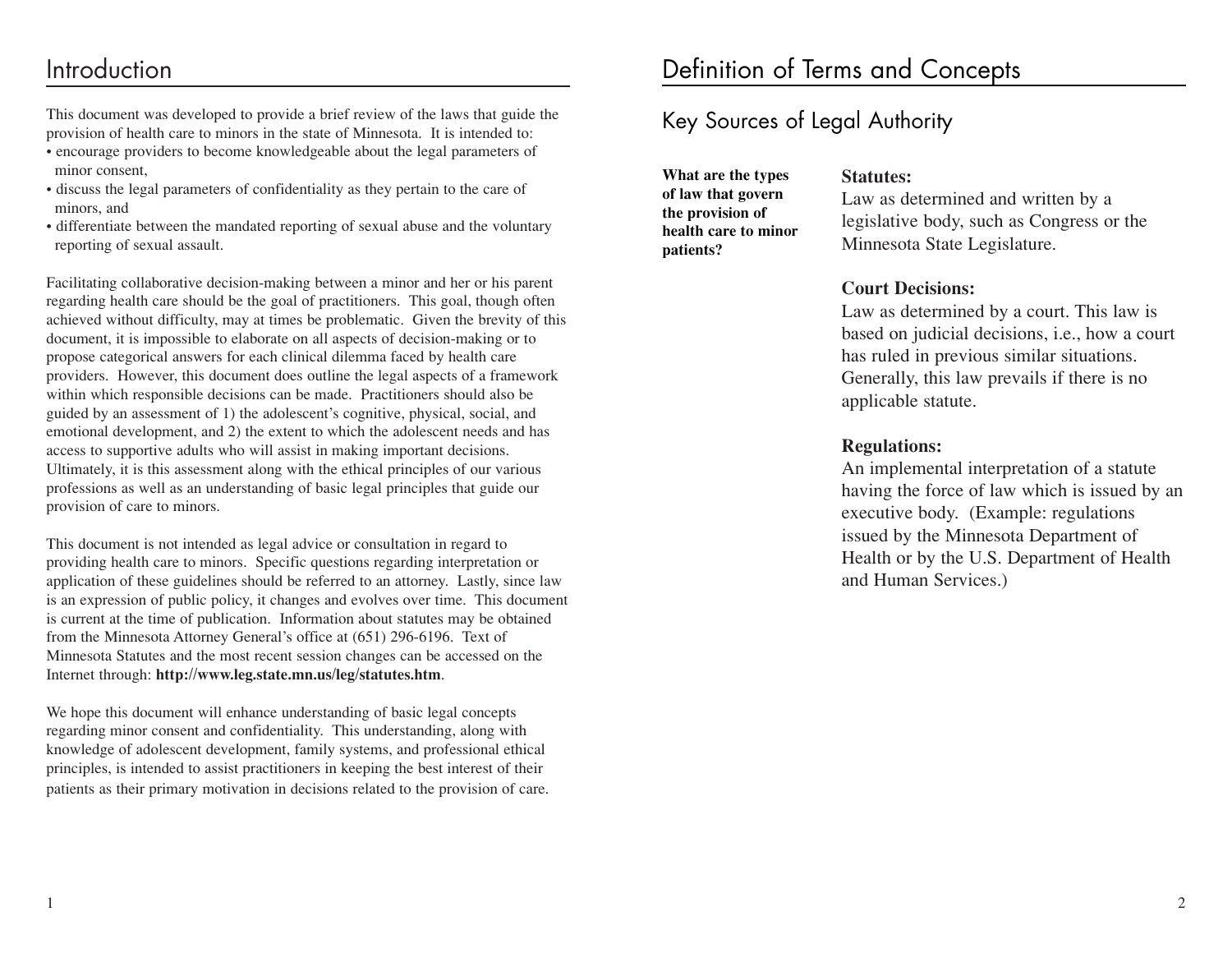### Key Legal Concepts

**What are theimportant legal terms that provide the basis for understanding the laws that govern the provision of health care to minor patients?**

**Minor:** Individual under 18 years of age.

**Consent:** With regard to medical and mental health care, this is generally defined as informed consent. The following criteria must be fulfilled to meet the requirement of informed consent. The patient must be informed of and able to understand:

- 1. Diagnosis
- 2. Nature and purpose of proposed treatment
- 3. Risks and consequences of proposed treatment
- 4. Probability that treatment will be successful
- 5. Feasible treatment alternatives and have the ability to make a voluntary choice among the alternatives
- 6. Prognosis if treatment is not given

**Parental Consent:** The traditional requirement that a parent give consent for treatment of a minor child. Parental rights is a time-honored principle that parents have the right to make decisions for their children while they are minors.

**Confidentiality:** The principle of confidentiality limits the disclosure of medical and mental health careinformation and protects the privacy of the patient.

### Exceptions to Parental Consent

**Is parental consent always necessary to provide medical or mental health care tominors?**

Yes, unless certain exceptions can be applied. These exceptions are based primarily on two mechanisms: 1. Statutory Law

2. Court Decisions

**Based on statutory law and court decisions, what are the twobroad areas of exception regarding parental consent?**

The two broad areas of exception are: 1. **Status** of the minor, or 2. **Category** of care provided

### Status of Minor: Medical and Mental Health Care

**What are the twoexceptions to parental consent based on status of the minor?**

**Emancipated Minor:** In Minnesota there is no procedural court process by which a minor can be designated an "emancipated minor" with full rights and privileges of adult status. However, there are state statues that "emancipate" the following categories of minors for purposes of giving consent for health care. *No other consent is required regardless of age.*

1. Minor living separate and apart from parents or guardian (with or without consent, regardless of duration) who is managing her or his own financial affairs. [Minn. Stat. §144.341]

2. Minor who has married. [Minn. Stat. §144.342]

3. Minor who has borne a child. [Minn. Stat.§144.342]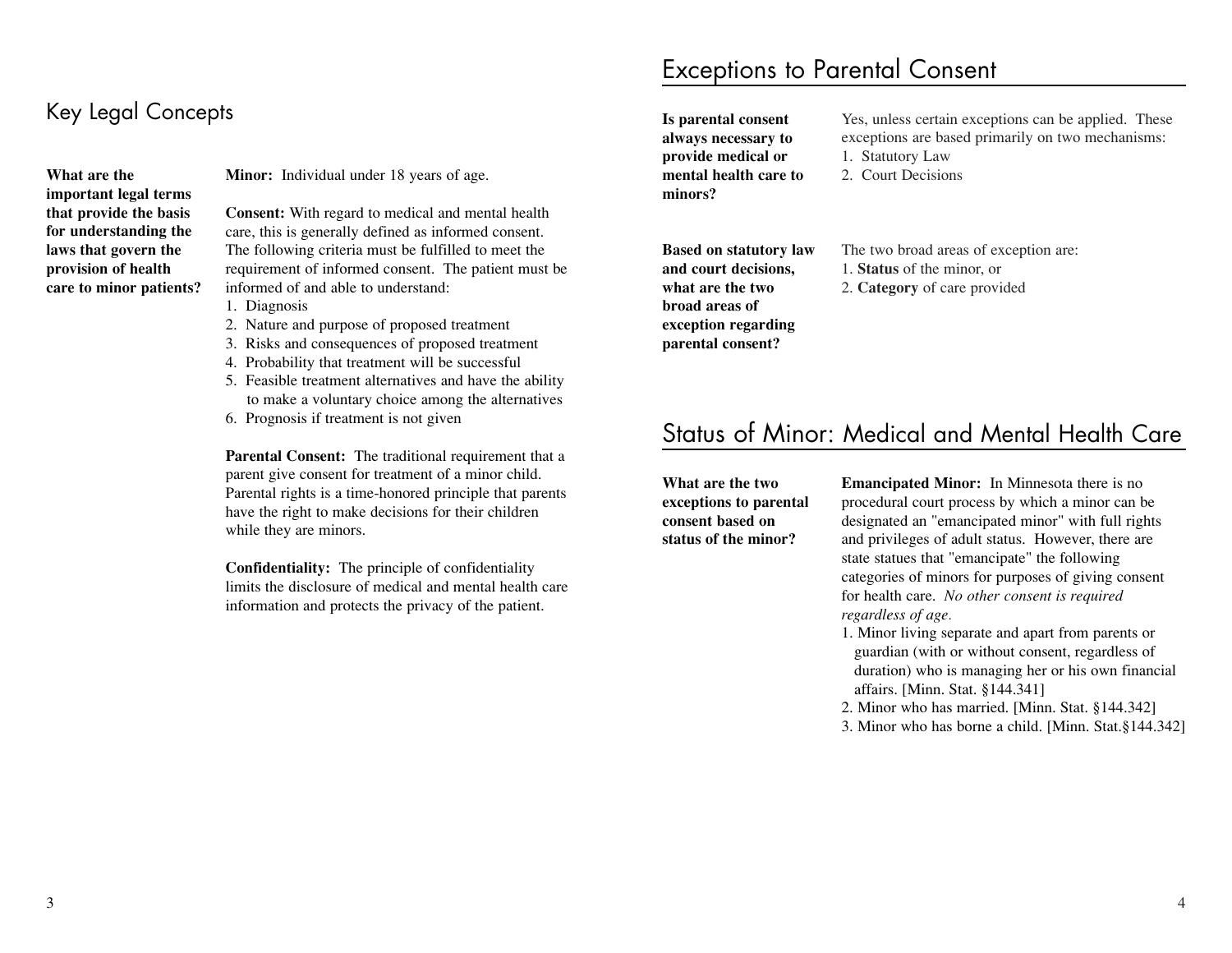**Mature Minor:** The concept of "mature minor" is based on principles and prior decisions of a court. Although there is no specific precedent in Minnesota case law related to application of the "mature minor" concept, there is significant case law from other states supporting practitioners who elect to provide care under this doctrine. If the mature minor doctrine isemployed, the minor must be judged capable of giving informed consent. It applies where:

• no other exceptions to parental consent apply, *and*

• parental involvement is impractical or problematic.

It is generally accepted that the risk of liability for treating a "mature minor" is negligible if all of the following criteria are met:

- 1. Minor is 15 years of age or older.
- 2. Minor is able to give informed consent.
- 3. Proposed treatment is for the minor's benefit.
- 4. Proposed treatment is deemed necessary.
- 5. Proposed treatment does not involve complex, high-risk medical procedures or complex, high-risk surgery.

**What is the risk ofliability for providing care under the"mature minor"doctrine?**

Careful searches have found no reported cases of a physician being successfully sued for failure to obtain parental consent when providing non-negligent treatment to a mature minor [AMA 1994, Morrissey et al. 1986, English 1990].

**If it turns out that aminor did not havelegal authority to give consent, is a medical or mental healthprovider protected from liability?**

Yes, if the medical or mental health care provider relies in good faith on a minor's claim of ability to give effective consent, concluding therefrom that the minor's consent is valid. [Minn. Stat. §144.345]

### Category of Care: Medical and Mental Health Care

**What are thecategories of medical, mental, and other health services forwhich a minor may give her or his own consent in the state of Minnesota?**

Under Minnesota law a minor may consent to certain categories of care. These categories are:

#### 1. **Emergency care\***

Risk to the minor's life or health is of such a nature that treatment should be given without delay and requiring consent would delay or deny treatment. [Minn. Stat. §144.344]

#### 2. **Pregnancy-related care\***

Any minor may give effective consent for medical, mental, and other health services to determine the presence of or to treat pregnancy and conditions associated with pregnancy. [Minn. Stat. §144.343(1)]

- 3. **Sexually transmitted disease\* (STD)** Any minor may give effective consent for medical, mental, and other health services to determine the presence of or to treat conditions associated with sexually transmitted diseases. [Minn. Stat. §144.343(1)]
- 4. **Contraceptive care\***

The practice of giving contraceptives to minors without parental consent by physicians is not criminal conduct [Op. Atty. Gen. 494-B-39, 8/25/72]. In practical application this extends to nurse practitioners and others with prescriptive authority.

5. **Abortion\***

No abortion shall be performed upon an unemancipated minor until at least 48 hours after written notice has been delivered to both of the

*\*A minimum age is not specified in the statutes.*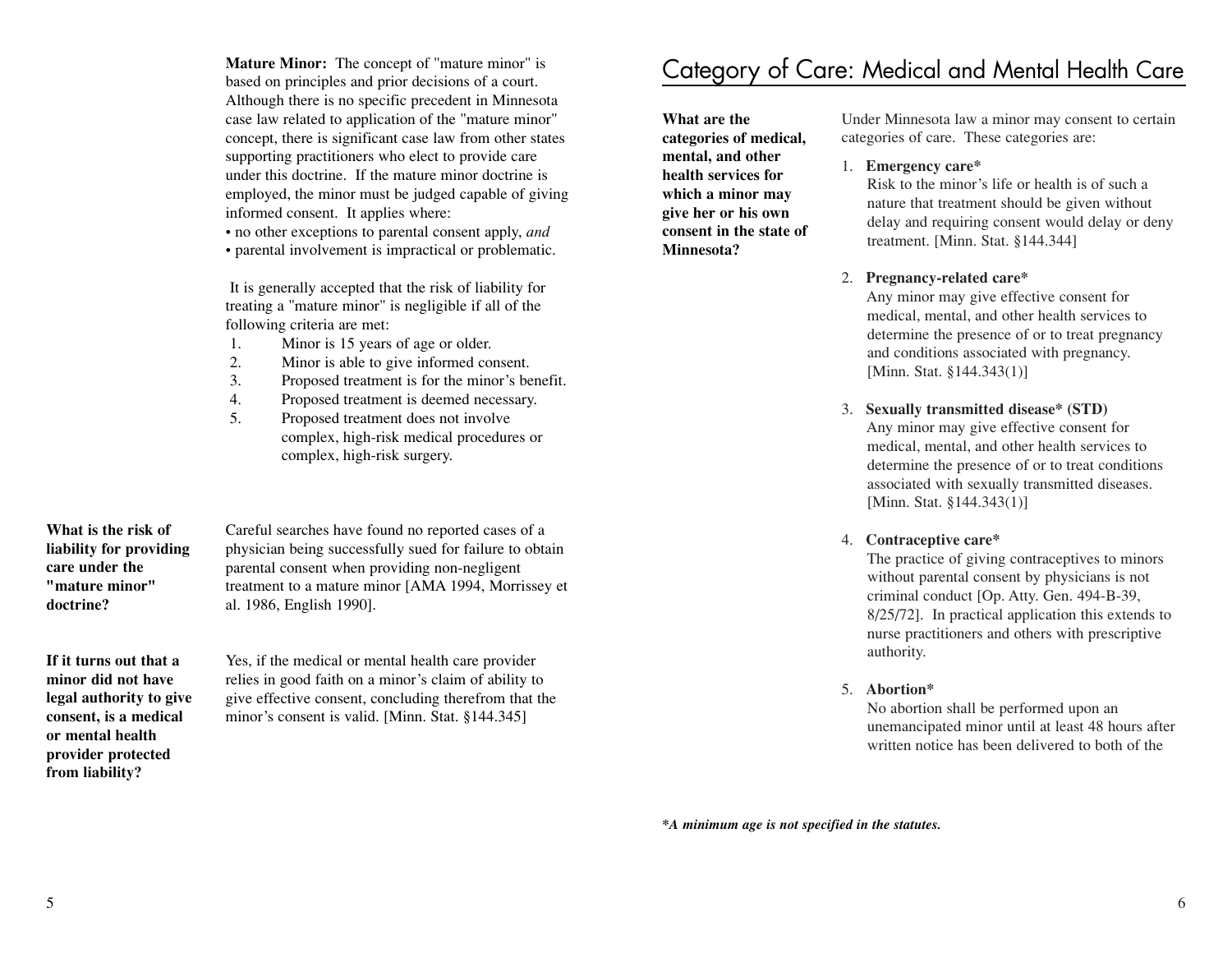### Category of Care continued

minor's parents or her guardians. Notification of one parent is sufficient if the other parent cannot be located through reasonably diligent effort. No notification is required if:

- the abortion is authorized in writing by those entitled to notice as stated above; or
- the attending physician certifies that the abortion is necessary to prevent the minor's death and there is insufficient time to provide notice; or
- the pregnant minor declares that she is the victim of sexual abuse, neglect, or physical abuse. Notice of that declaration shall be made to the proper authorities.

If a pregnant minor elects not to allow the notification of one or both of her parents or guardian, she may petition the court for a waiver of notification. The judge shall authorize a physician to perform the abortion if the judge determines that:

- the pregnant minor is mature and capable of giving informed consent for the abortion; or
- the abortion without notification is in the best interest of the pregnant minor. [Minn. Stat. §144.343, Hodgson v. Minnesota, 110 S.Ct. 2926]

#### 6. **Alcohol and other drug abuse\***

Any minor may give effective consent for medical, mental, and other health services to determine the presence of or to treat alcohol and other drug abuse. [Minn. Stat. §144.343(1)]

A minor consenting for inpatient chemical dependency treatment has the right to leave the facility within 72 hours (exclusive of Saturdays, Sundays, and legal holidays) after submitting a written request to the head of the treatment facility, unless legal petition has been filed for commitment. The treatment facility must inform the minor of this right in writing at the time of admission. [Minn. Stat. §253B.04]

#### 7. **Inpatient mental health services**

**Can a parent or guardian admit a minor to a mentalhealth or chemical dependency treatment facility on an informal (voluntary) basis without the minor's**

**consent?**

A minor 16 years of age or older may request to be admitted to a treatment facility for observation, evaluation, diagnosis, care, and treatment. A minor consenting for admission has a right to leave the facility within 12 hours of submitting a written request to the head of the treatment facility, unless an emergency hold has been placed on the minor or a legal petition has been filed for commitment. The treatment facility must inform the minor of this right in writing at the time of admission. [Minn. Stat. §253B.04]

If the minor is under 16 years of age, the consent of a parent or guardian alone is sufficient to admit the minor to a chemical dependency or mental health treatment facility if it is determined by independent examination that there is reasonable evidence theproposed patient is:

- mentally ill, mentally retarded, or chemically dependent, *and*
- suitable for treatment [Minn Stat §253B.04].

If a minor is 16 or 17 years of age and refuses to consent personally to admission, he or she may be admitted as a patient for mental illness or chemical dependency treatment with the consent of a parent or legal guardian if it is determined by an independent examination that there is reasonable evidence that the proposed patient is chemically dependent or has a mental illness and is suitable for treatment. [Minn Stat. §253B.04]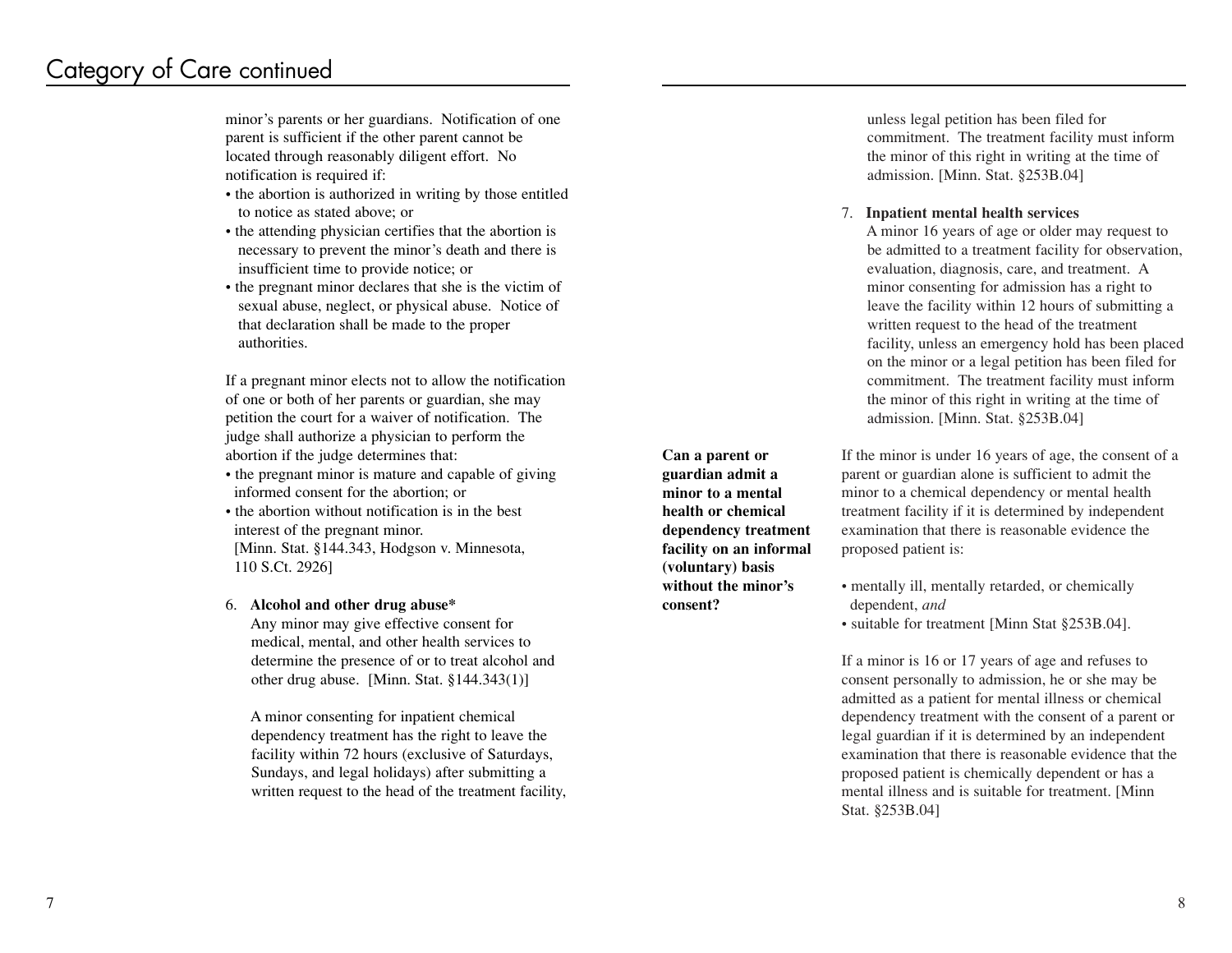### Category of Care continued

**Under whatcircumstances can aminor be admitted to a mental health orchemical dependency treatment facility on a formal (involuntary) basis?**

Any minor may be transported on a "transportation hold" to a treatment facility by a peace or health officer if the officer has reason to believe that theminor is:

- mentally ill, mentally retarded, or chemically dependent, *and*
- in danger of causing injury to self or others if not immediately detained.

An examiner of the treatment facility can place the minor on a 72-hour emergency hold with the consent of the head of the treatment facility if:

- the examiner has examined the minor in the last 15 days,
- the examiner believes the person is mentally ill, mentally retarded, or chemically dependent and in danger of causing injury to self or others if not immediately detained, *and*
- an order of the court cannot be obtained in time to prevent the anticipated injury.

A minor may be held up to 72 hours after admission (exclusive of Saturdays, Sundays, and legal holidays). To hold a minor for more than 72 hours afteradmission, a court petition for commitment must be filed. [Minn. Stat. §253B.05]

## **Confidentiality**

**Are health careproviders obligated to provide confidentiality to minors who give consent for their owncare?**

Yes, the minor alone may authorize release of medical and mental health care information in situations wherethe minor has given her or his consent for care. [Minn. Stat. §144.335] This statute assumes the minor received services pursuant to Minnesota Statute §144.341-347 (see pages 6 - 9).

**Are health careproviders obligated to provide minors' health records to parents upon request?**

Not if the minor consented to treatment underMinnesota §144.341-347. Under these circumstances, Minnesota law does not authorize release of medicaland mental health records to anyone other than the minor. [Minn. Stat. §144.335]

**Can health careproviders assure confidentiality to minors consenting for their care underMinnesota Statute§144.341-343 when third-party payors are involved?**

There is no assurance that an itemized billing statement or hospital bill will not be sent to the person who holds the insurance policy (i.e. the parent or guardian of the minor). Third-party payors differ and providers should inform themselves regarding payor policy on explanation of benefit notification. Health care providers should be familiar with policies regarding itemized statements sent out by third-party payors or individual health care facilities in order to inform the minor whether confidentiality can be maintained.

### Parental Notification

**If a minor hasconsented for her orhis own care, is there any circumstance under which aclinician can break confidence and informthe minor's parents of the care given?**

Minnesota Statute §144.346 states that a medical professional may inform the minor's parent or guardian of any treatment given or needed when, in the professional's judgment, failure to inform the parent or guardian would seriously jeopardize the health of the minor.

# Financial Responsibility

**Who is financially responsible for the cost of services when aminor consents for heror his own care?**

The minor assumes financial responsibility for health care services when she or he consents for health careservices. [Minn. Stat. §144.347]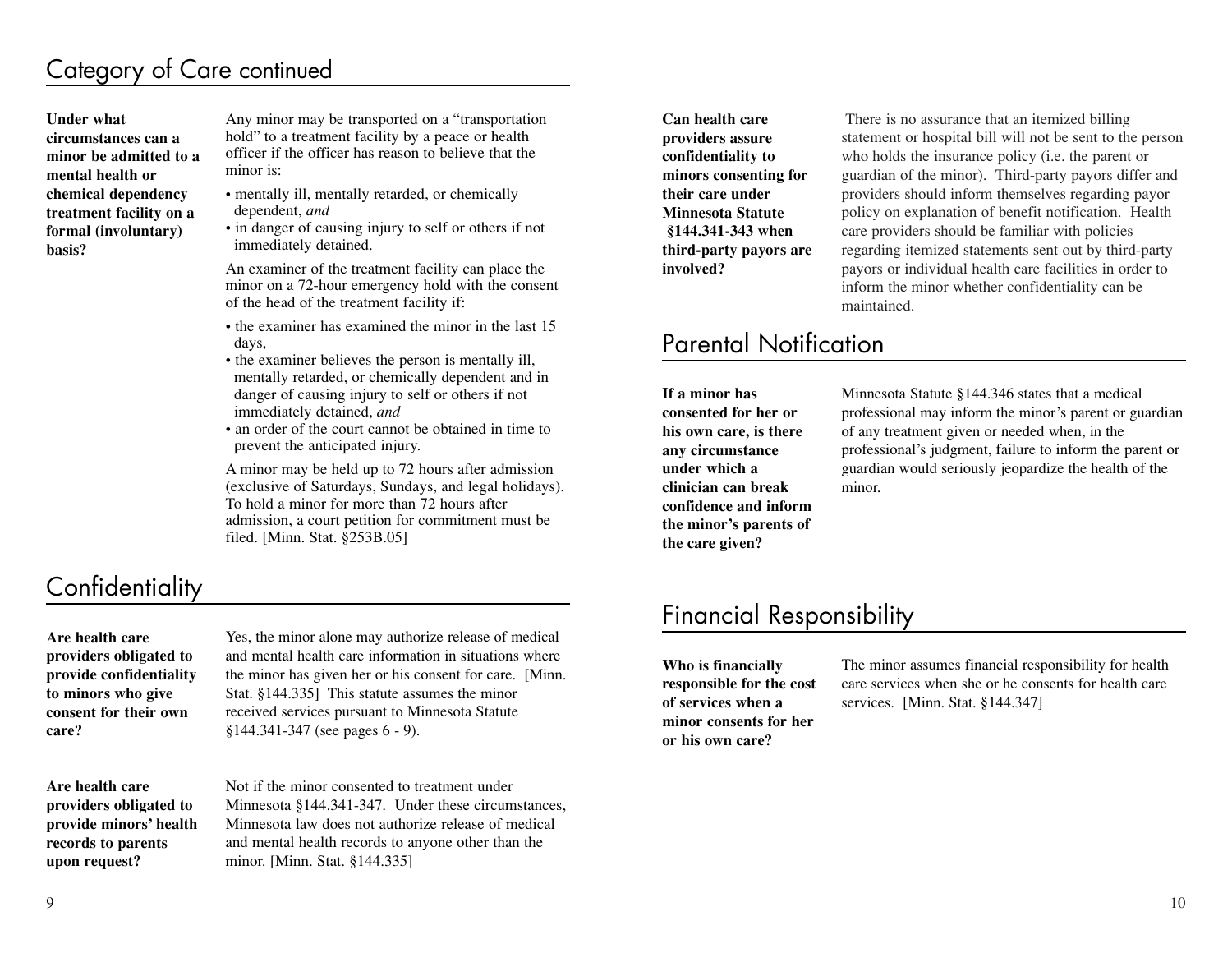

# Sexual Abuse and Sexual Assault

| What is the difference<br>between sexual abuse<br>and <i>sexual</i> assault? | Many people confuse the terms sexual abuse and<br>sexual assault. The distinction between the two is the<br>relationship of the offender to the minor and the fact<br>that health care professionals are mandated to report<br>sexual abuse.<br>• It is a case of <i>sexual abuse</i> if the offender is<br>responsible for the minor's care, is in a position<br>of authority over the minor, or has a significant<br>relationship to the minor.<br>• It is a case of <i>sexual assault</i> if the offender is a<br>stranger or does not meet the criteria for sexual<br>abuse as listed above. |
|------------------------------------------------------------------------------|--------------------------------------------------------------------------------------------------------------------------------------------------------------------------------------------------------------------------------------------------------------------------------------------------------------------------------------------------------------------------------------------------------------------------------------------------------------------------------------------------------------------------------------------------------------------------------------------------|
| What is the definition<br>of position of<br>authority?                       | <i>Position of authority</i> includes but is not limited to any<br>person who is a parent or acting in the place of a<br>parent and is charged with any of a parent's rights,<br>duties or responsibilities to a child; or a person who is<br>charged with any duty or responsibility for the health,<br>welfare, or supervision of a child, either independently<br>or through another, no matter how brief, at the time of<br>the act. [Minn. Stat. §609.341]                                                                                                                                  |
| What is the definition<br>of significant<br>relationship?                    | Significant relationship is defined as a relative by<br>blood, marriage, or adoption, or an adult who resides<br>intermittently or regularly in the same dwelling as the<br>minor. [Minn. Stat. §609.341]                                                                                                                                                                                                                                                                                                                                                                                        |

11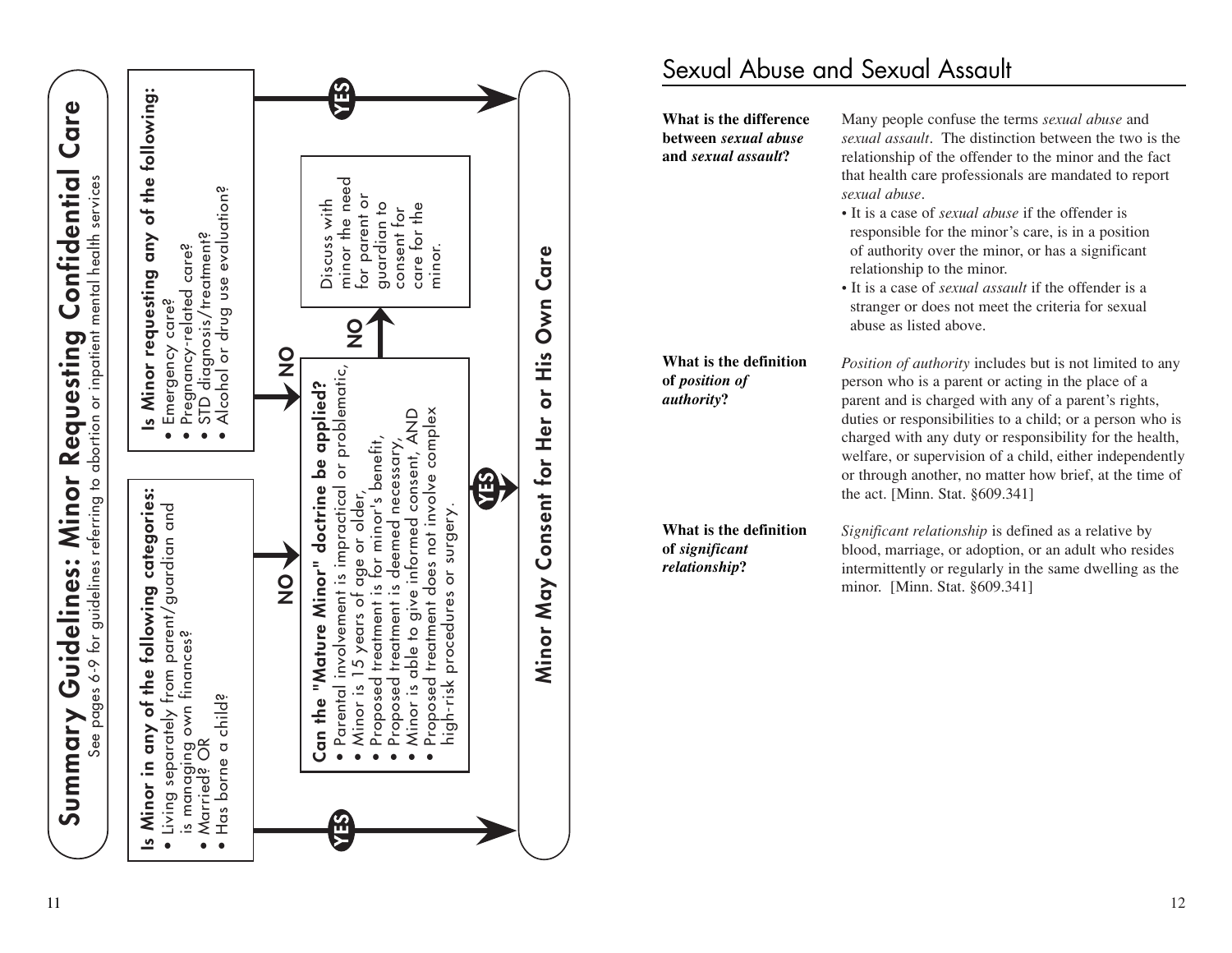## Sexual Abuse and Sexual Assault continued

**What are thecircumstances inwhich a health careprovider is** *mandated* **to report sexual contact?**

When the sexual contact falls within the childabuse/sexual abuse reporting statute [Minn. Stat. §626.556]. This statute states a report is mandated when the sexual contact took place within the past three years *and*:

- was with a person who is responsible for the minor's care,
- was with a person who is in a position of authority over the minor,
- was with a person who has a significant relationship to the minor, *or*
- is an indication of parental/responsible person neglect.

**If an adolescent was** *sexually assaulted* **but does not want to file apolice report, is the provider** *mandated* **to report the assault?**

No. While filing a police report in the case of sexual assault is important for protection of the public, it is not mandated by law unless it falls within the state's child abuse/sexual abuse reporting statute (as cited above).

**If an adolescent reveals having consensual sex withsomeone considerably older than she or he, is the health careprovider mandated to report this as statutory rape?**

No, even though the sexual contact between a minor and an older individual may constitute criminal sexual conduct (see page 16); health care providers are not mandated to report unless the sexual contact *also* falls within the child abuse/sexual abuse reporting statute (as cited above).

**What actions constitute criminal sexual conduct?**

In Minnesota, criminal sexual conduct ranges from first to fourth degree [Minn. Stat. §609.341-345]. The degree of severity varies according to the age of the victim, the cognitive and physical capacity of the victim, the nature of the sexual contact, the age difference between the offender and the minor victim, and whether force or coercion was used.

In addition to those actions that mandate a childabuse/sexual abuse report, other actions constituting criminal sexual conduct in the first to fourth degree (the degree dependent on the variables listed in the previous paragraph) include any of the following:

- sexual contact or penetration and the minor is less than 13 years of age,
- sexual contact and the offender has reason to know that the person is mentally impaired, mentally incapacitated, or physically helpless,
- sexual penetration and the minor is at least 13 but less than 16 and the offender is more than 24 months older
- sexual contact and the minor is at least 13 but less than 16 and the offender is more than 48 months older,
- sexual contact and the offender uses force, coercion, or threat of injury, *or*
- nonconsensual sexual contact.

Although the above actions constitute criminal sexual conduct, they do not meet the criteria of a mandated report unless the offender is responsible for the minor's care, the offender has a significant relationship to the minor, the offender is in a position of authority over the minor, *or* the action was the result of parental neglect or neglect of a responsible person/agency.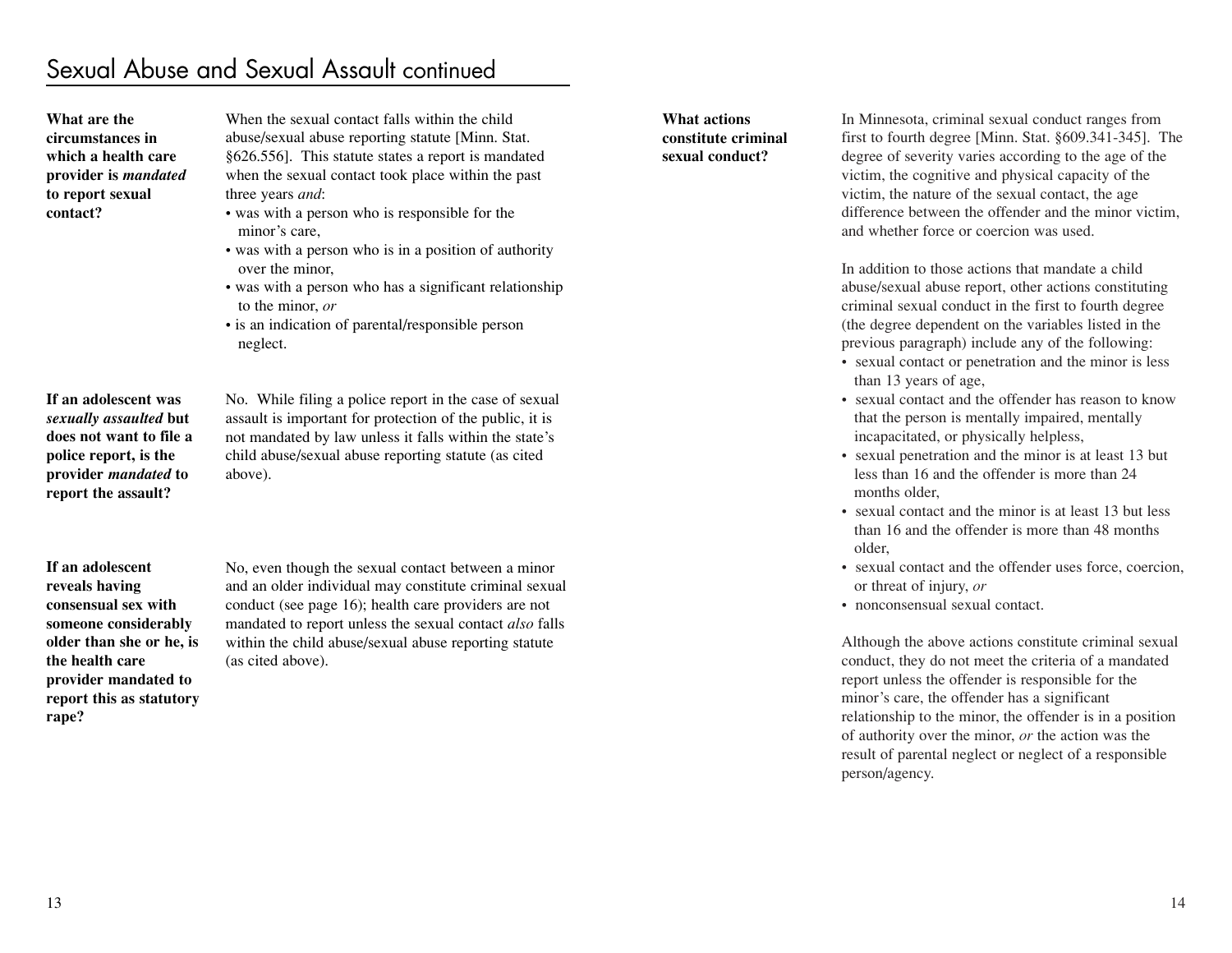# Sexual Abuse and Sexual Assault continued

**If a provider has reason to believe a minor has been a victim of criminal sexual conduct in a licensed facility, is the provider mandated to file a report?**

It depends upon the relationship of the offender to the victim and the circumstances under which the event occurred.

A report must be filed with law enforcement or the appropriate state licensing agency if:

- the offender is an employee or representative of the licensed facility, *or*
- the sexual contact is an indication of failure to protect on the part of the licensed facility, *and*
- the criminal sexual conduct occurred within the past 3 years.

For criminal sexual conduct meeting the above criteria in schools, reports are called to the Department of Families, Children and Learning (651-582-8546). In licensed health care facilities, reports are called to the State of Minnesota Health Facilities Complaints division (651-215-8713). The local county welfare agency is responsible for assessing or investigating allegations of maltreatment in child foster care, family child care, legally unlicensed child care, and in juvenile correctional facilities located in the county.

Reports must be called in within 24 hours and followed by a written report within 72 hours, exclusive of weekends and holidays. Written reports must identify the child, any person believed to be responsible for the abuse or neglect (if known), the nature and extent of the abuse or neglect, and the name and address of the reporter [Minn Stat. §626.556].

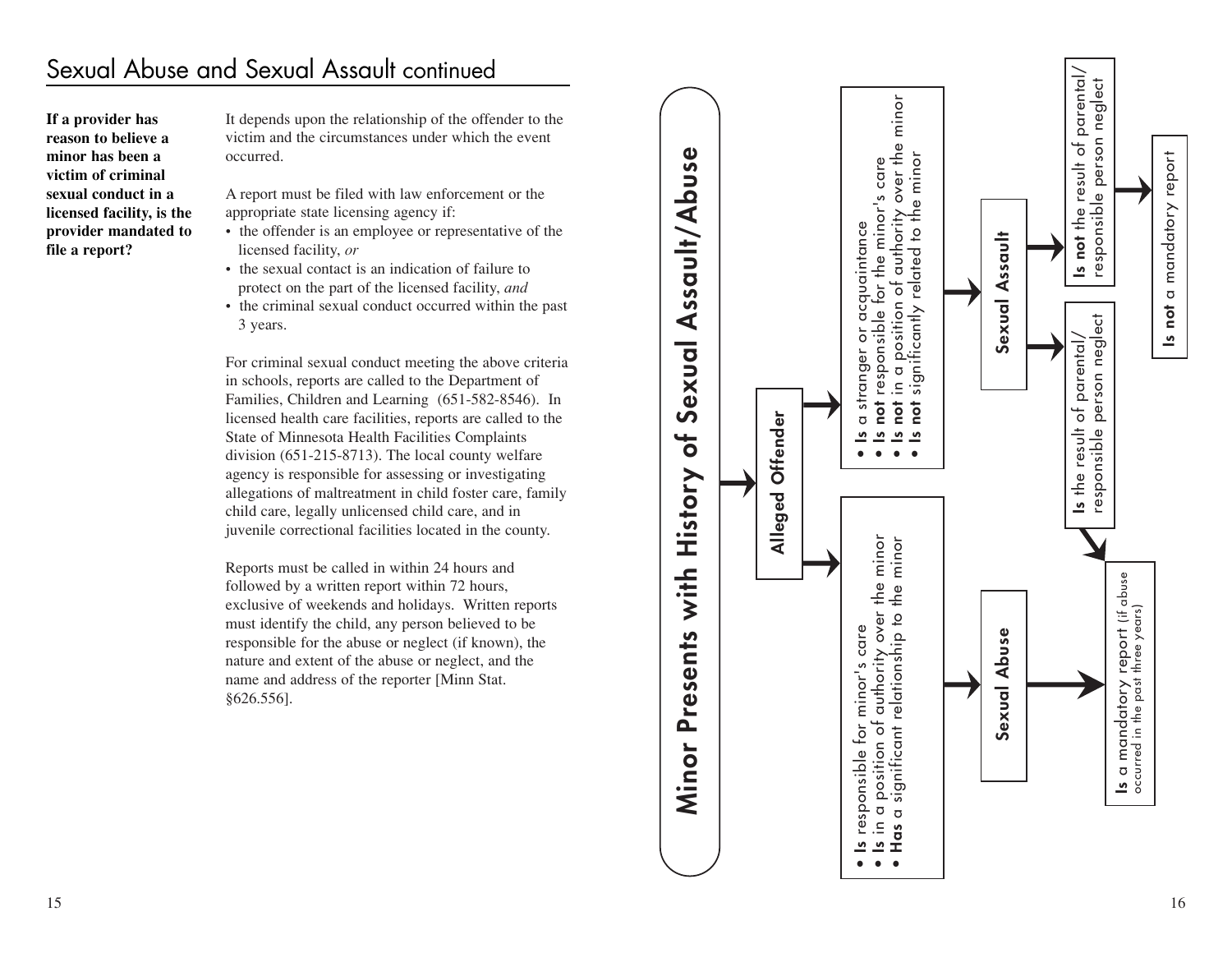American Medical Association (1994). Guidelines for Adolescent Preventive Services (GAPS): Recommendations and Rationale. Chicago, IL: AMA.

English, A. (1990). Treating adolescents: Legal and ethical considerations. Medical Clinics of North America, 74, 1097-1111.

English, A; Matthews, M; Extavour, K; Palamountain, C; & Yang, J. (1995). State Minor Consent Statues: A Summary, Cincinnati, OH: Center for Continuing Education in Adolescent Health.

Morrissey, J; Hofmann, A; & Thorpe, J. (1986). Consent and Confidentiality in the Health Care of Children and Adolescents: A Legal Guide. New York: The Free Press.

Sigman, G. & O'Connor, C. (1991). Exploration for physicians of the mature minor doctrine. Journal of Pediatrics, 119, 520-525.

Wildey, L. (1994). Basic Concepts in Identifying the Health Needs of Adolescents. Ohio: Center for Continuing Education in Adolescent Health.

### Recommended For Further Information

English, A. (1991). Overcoming obstacles to adolescent care: Legal issues. Adolescent Medicine: State of the Art Reviews, 2(2), 429-436.

Hofmann, A. (1980). A rational policy toward consent and confidentiality in adolescent health care. Journal of Adolescent Health Care, 1, 9-17.

Janus, E; Mickelsen, R; & Sanders, S. (1994). Law & Mental Health Professionals: Minnesota. Washington, D. C.: American Psychological Association.

Roach, W; Chernoff, S; & Lange Esley, C. (1985). Medical Records and the Law. Rockville, MD: Aspen Publications.

Society for Adolescent Medicine (1997). Confidential health care for adolescents: Position paper of the Society for Adolescent Medicine. Journal of Adolescent Health, 21, 408-415.

**For additional copies contact:** Martha Driscoll@co.hennepin.mn.us (612) 347-2064